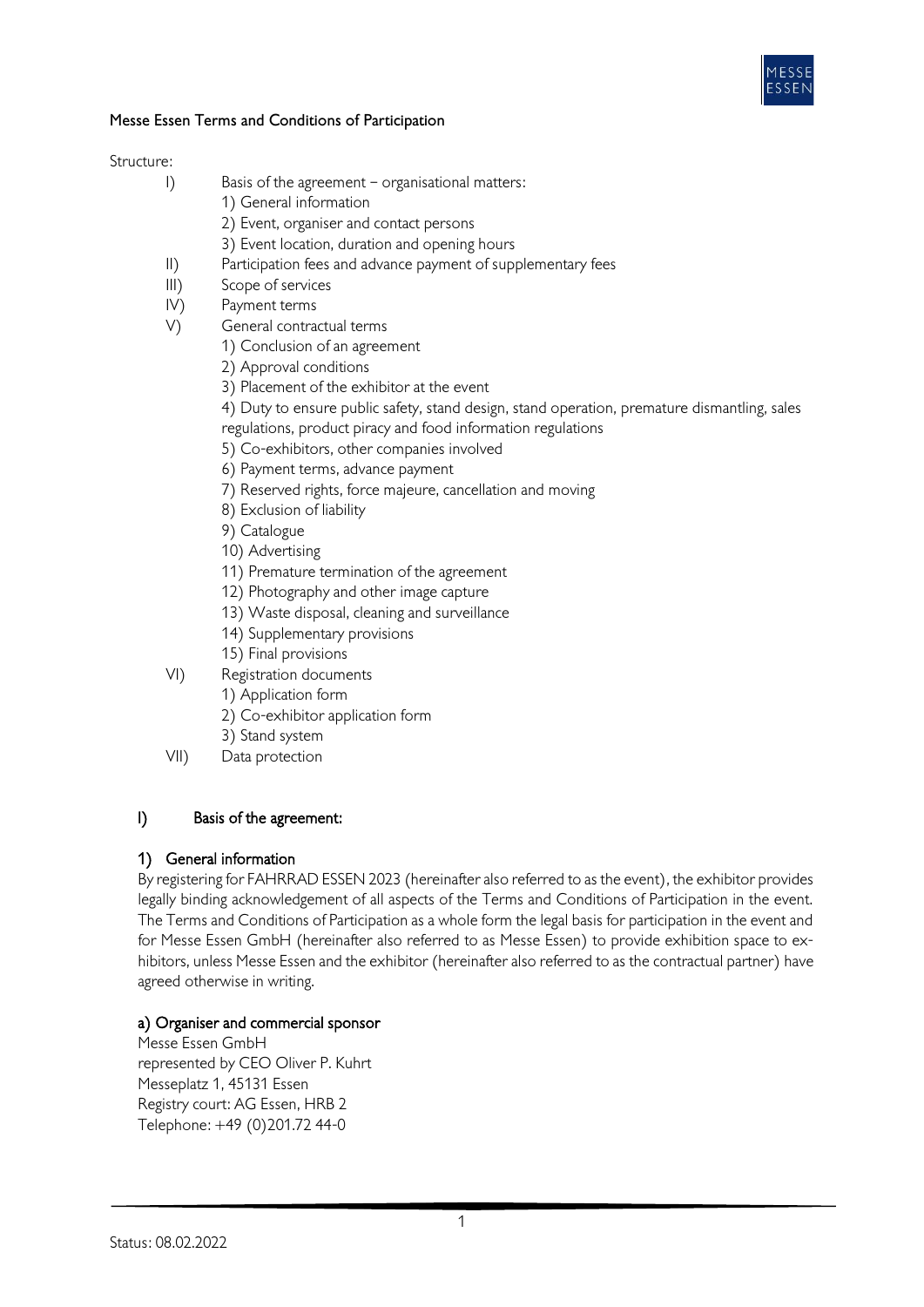

## b) Registration deadline

The registration deadline is 31.08.2022

# 2) Event, organiser and contact persons

a) Name of the event:

FAHRRAD ESSEN 2023

## b) Organisation:

Senior Vice President Marketing Ms. Sabina Großkreuz Telephone: +49 (0)201 72 44-539 Email: sabina.grosskreuz@messe-essen.de

#### Head of Project

Mr Gunter Arndt Telephone: +49 (0)201 72 44-237 Email: gunter.arndt@messe-essen.de

Coordinator Marketing Ms Nina Ehlert Telephone: +49 (0)201 72 44-516 Fax: +49 (0)201 72 44-513 Email: nina.ehlert@messe-essen.de

Coordinator Sales Ms Jennifer Nokto Telephone: +49 (0)201 72 44-310 Fax: +49 (0)201 72 44-513 Email: jennifer.nokto@messe-essen.de

## 3) Event location, duration and opening hours a) Event location:

Germany, Essen, Fair site

b) Duration and opening hours Duration: 23.02. to 26.02.2023

## Opening hours for visitors:

23.02. to 26.02.2023 10 a.m. to 6 p.m.

#### Setup times:

20.-21.02.2023 7 a.m. to 8 p.m. 22.02.2023 7 a.m. to 4 p.m. Remaining work within the stand area until 8 p.m.

## Dismantling times:

| 26.02.2023 | as of 6 p.m. within the stand area, Entry to the fairgrounds from 8 p.m. |
|------------|--------------------------------------------------------------------------|
| 27.02.2023 | 7 a.m. to 8 p.m.                                                         |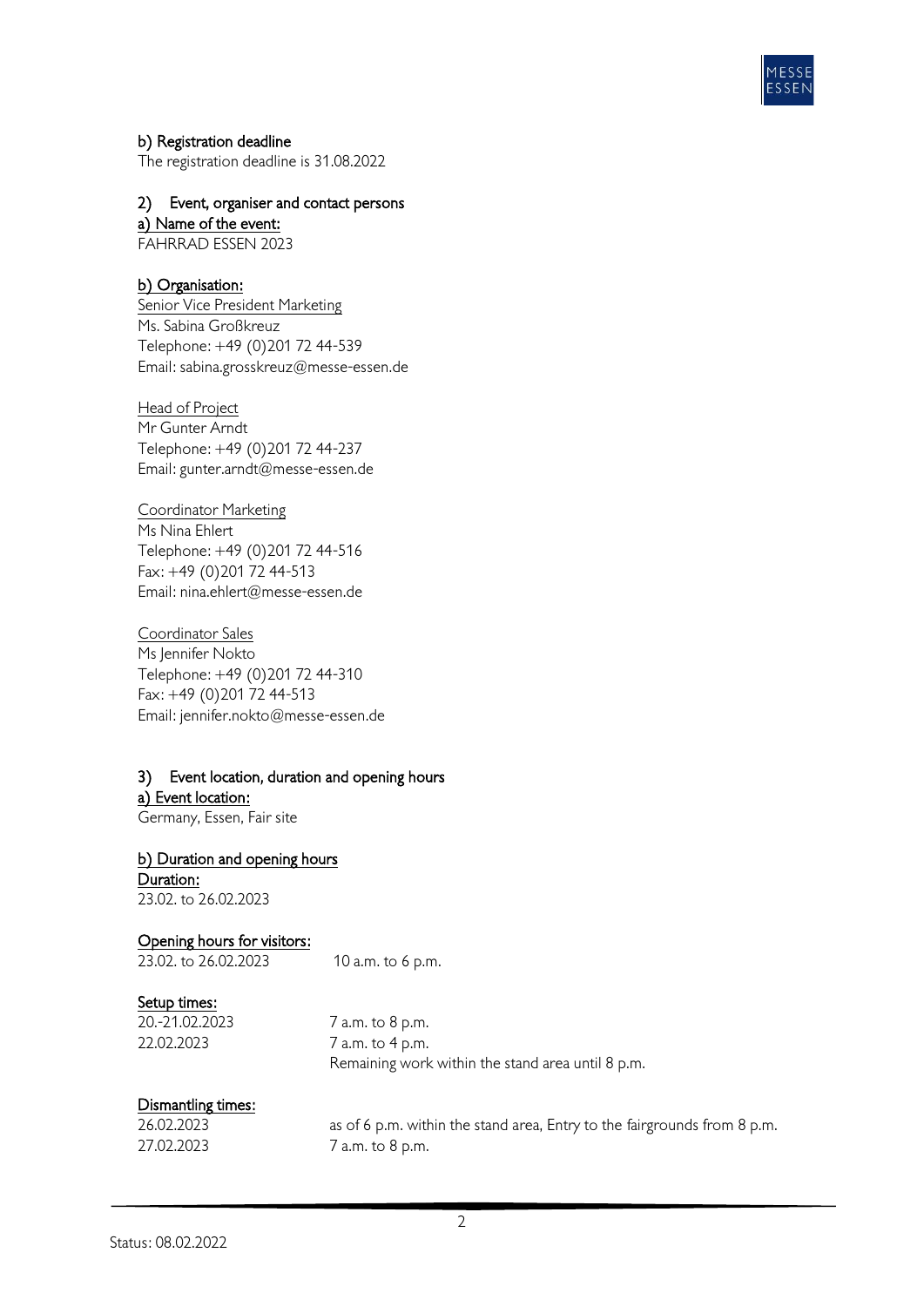

## II) Participation fees and advance payment of supplementary fees

The following prices will be charged for the basic package at the event. The prices are per square metre of floorspace:

#### Bicycles & Accessories

| 1 to $30$ sqm   | EUR 65,00/sqm |
|-----------------|---------------|
| 31 to 60 sqm    | EUR 60,00/sqm |
| 61 to 100 sqm   | EUR 55,00/sqm |
| Up from 101 sqm | EUR 50,00/sqm |

## Bicycle Tourism & Leisure:

| Aisle stand  | EUR 65,00/sqm |
|--------------|---------------|
| Corner stand | EUR 70,00/sqm |
| End stand    | EUR 73,00/sqm |
| Island stand | EUR 78,00/sqm |
|              |               |
| Media-fee    | FUR 139.00    |

With two-storey construction, 50 % of the rental price for the floorspace will be charged for the walkable area. Two-storey constructions must be approved by exhibition management and with the Buildings Office (Bauordnungsamt) of Essen City Council. As the ceiling heights vary between halls, it will not be possible to accommodate such structures in all halls.

The minimum stand size is 6 square metres. The total shall be rounded up to a full square metre. Protrusions, pillars, installation connections and columns shall be deducted as one square metre. The participation fees do not include any stand partition walls.

The costs for installation of water, electrical, compressed air and telecommunication connections for the individual stands and the consumption costs and costs of all other services shall be charged to the exhibitor. Details of fees for these and other services can be found on the exhibition homepage at www.fahrradessen.de .

A fee will be charged in advance for these services (advance payment for supplementary costs) based on the billable services provided at the previous event. In the event of changes to the stand size in comparison to the previous year, the advance payment shall be adjusted in proportion to the increase or decrease in size. Exhibitors who did not participate in the last event shall pay EUR 12,00 per square metre in advance. This payment shall be invoiced no later than 6 weeks after the event along with the actual services ordered. Additional services requested at short notice or during the event itself can only be paid for in cash or by credit card.

The above-named services are subject to the general service-specific terms and conditions of supply, which form an integral component of this agreement.

Additional exhibitor passes can be ordered in writing from Messe Essen at the price of EUR 21,20 each (incl. VAT).

The exhibitor passes are intended exclusively for the exhibitors designated by name and their stand personnel and authorised representatives and may not be transferred to third parties. In the event of misuse, the ID shall be confiscated without compensation. The confiscation of an exhibitor pass shall not affect the right of Messe Essen to assert any further claims.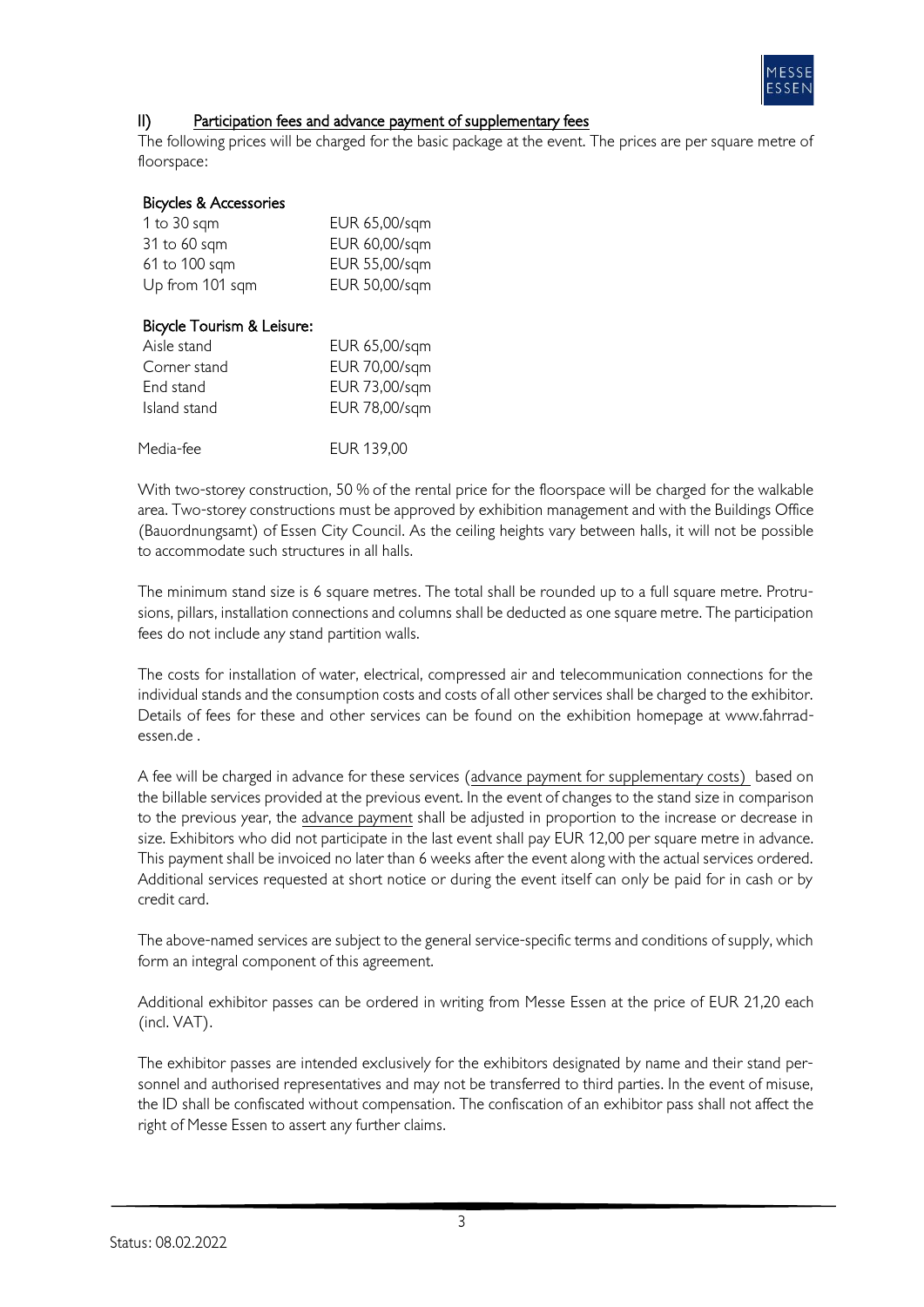

Complimentary exhibitor passes, free passes or vouchers are non-saleable passes that may not be resold or auctioned (e.g., on eBay). In the event of infringement, Messe Essen may confiscate the passes in question, withdraw from the Agreement and/or demand compensation for damages.

An additional amount of EUR 0.60 per square metre shall be charged for the Association of the German Trade Fair Industry (AUMA).

In addition, every (co-) exhibitor shall be charged a flat-rate media fee of EUR 139,00

Each exhibitor will also be charged an energy and environment fee of EUR 2,50 per sq m.The energy and environmental fee is charged up to an area of 150 sqm, each additional sq m is not charged.

Participation fees for non-profit organisations, and specifically for registered associations (eingetragene Vereine) are available on request.

The participation fee and all other fees shall be charged in Euros and are net prices, in addition to which value added tax in the amount legally required at the time of the event shall be charged and must be paid.

If, by the start of the exhibition, the exhibitor has not made the payments that are due, Messe Essen shall be at liberty to lock the stand or, at its own discretion, impose milder sanctions, such as locking the electricity or water supply.

Payment claims by Messe Essen cannot be offset by the exhibitor with counterclaims unless the counterclaims have been legally established at the time of receipt of the set-off declaration or have been recognised by Messe Essen. The same applies for rights of retention.

The exhibitor is not permitted to transfer any claims against Messe Essen to third parties.

## III) Scope of services

By concluding the agreement, the exhibitor orders a basic package of services at the participation fees specified in section II, which can be extended with separate orders from the range of services of Messe Essen.

The scope of services of the basic package consists of the following components:

1) Stand space:

Stand space will be allocated in accordance with the size confirmed in the approval

2) Exhibitor passes:

The exhibitor is entitled to the following number of exhibitor passes as part of the basic package: Up to 9 sq m stand space 2 pcs.

| 10 to 19 sqm stand space               | 3 pcs.  |
|----------------------------------------|---------|
| per additional 10 sq m or part thereof | 1 pc.   |
| up to a maximum number of              | 25 pcs. |

The acceptance of any co-exhibitors will lead to number of IDs issued being increased by 2 IDs per co-exhibitor.

3) Cooperative visitor promotion

Messe Essen shall provide event-specific advertising material as part of the basic package

- 4) Marketing activities Messe Essen shall promote the event locally with posters and permanent advertising surfaces, and internationally on its homepage.
- 5) Passing on the Association dues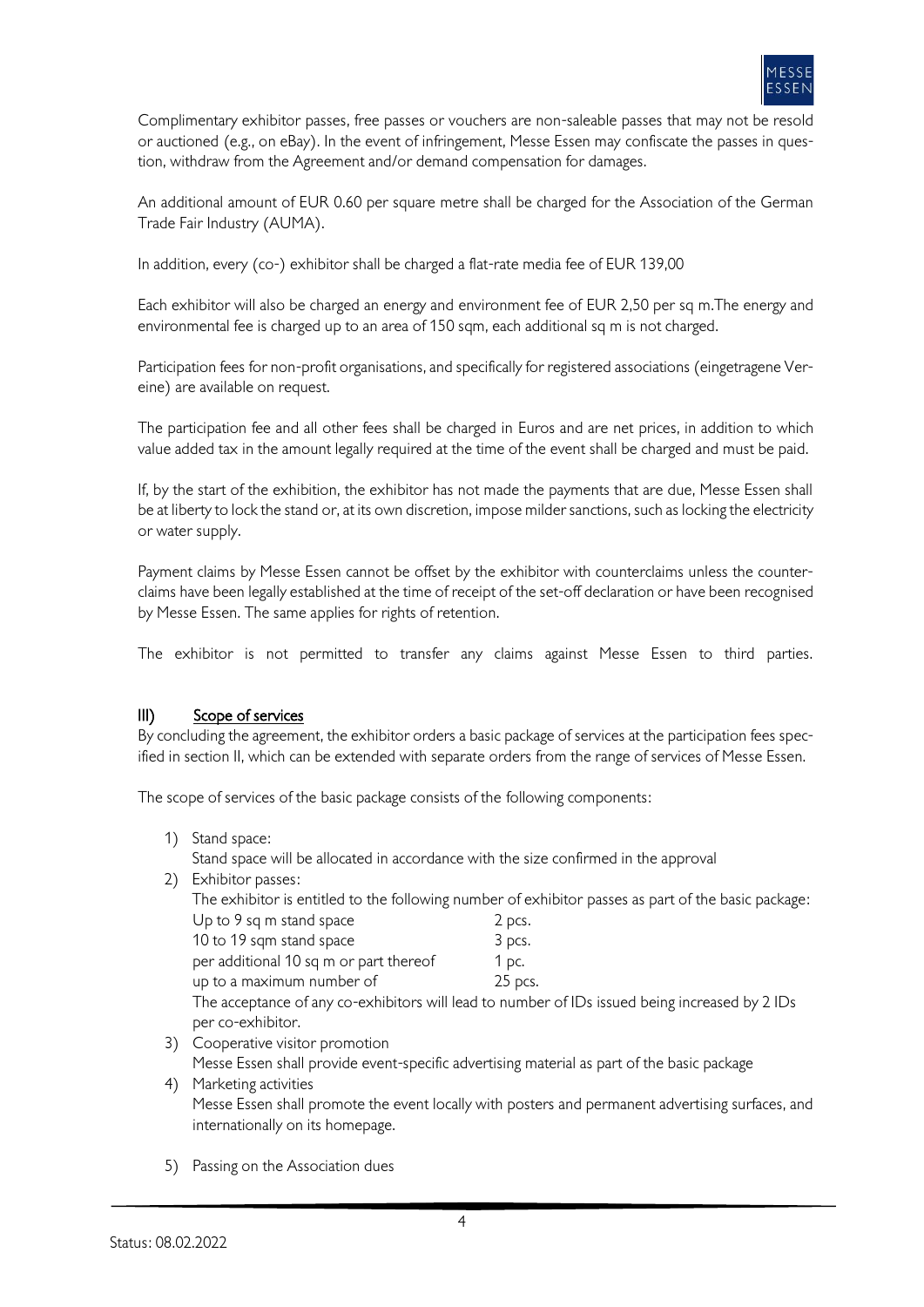

Payment of the AUMA fee by Messe Essen

- 6) Media packageThe exhibitor's company address will be published on www.fahrrad-essen.de together with details of their stand. Other services included in the media package are:
	- Interactive hall plan
	- Stand activities
	- Product and fair news for press and visitors
	- Personal FAHRRAD ESSEN banner
	- Visitor information system
	- **MEDIA CENTER**
	- Basic entry in the Fair Guide (Company name, hall und stand number)

## IV) Payment terms

## 1) General

The participant invoice shall be issued to the exhibitor after approval. Any objections must be made immediately, but no later than 14 days from receipt of the invoice. No later objections will be recognised. All exhibitor invoices drawn up by Messe Essen are due for payment immediately. Invoices for other services or supplies ordered separately shall be due on the invoice date, i.e. normally before the beginning of the event, but no later than at the time of service and supply. If invoices are sent to a third party at the exhibitor's instructions, the exhibitor shall remain the debtor nonetheless. Please make payments, quoting the invoice number and referencing the event concerned, to:

Messe Essen GmbH Messeplatz 1 45131 Essen **Germany** 

to one of the bank accounts listed below:

| Sparkasse Essen,         | BIC SPESDE3EXXX. | IBAN DE41 3605 0105 0000 2014 00                                         |
|--------------------------|------------------|--------------------------------------------------------------------------|
| National Bank AG, Essen, |                  | BIC NBAGDE3EXXX, IBAN DE12 3602 0030 0000 1415 42                        |
|                          |                  | Commerzbank AG, Essen, BIC COBADEFFXXX, IBAN DE43 3604 0039 0112 3868 00 |
| Deutsche Bank AG Essen.  |                  | BIC DEUTDEDEXXX, IBAN DE03 3607 0050 0210 9460 00                        |

In the event of non-payment, interest in the amount of 9% above the respective base interest rate shall be charged on all invoices 30 days after their due date and date of issue; in addition, a warning and processing fee of EUR 5.00 is due for each warning. If the payment deadlines are not met by the exhibitor (also due to incomplete payment for the space), Messe Essen may declare termination for the entire approved space and put it to other use.

Section 11, "Premature termination of the agreement", applies to reimbursement of costs. Messe Essen may retain the stand furnishings and exhibition materials brought by the exhibitor on the basis of the right of lien. Section 562a sentence 2 of the German Civil Code (Bürgerliches Gesetzbuch – BGB) shall not apply unless a sufficient security already exists. If the payment is not made by the statutory deadline, Messe Essen may sell the objects retained on the open market after written notification. The Messe Essen is only liable for damage and/or loss of the pledged property in the event of intent or gross negligence.

## 2) Information for exhibitors from non-EU Member States

The participation fees in section II of the agreement are net prices, exclusive of any legally incurred value added tax and/or other consumption and/or service taxes. In the event that such taxes are caused by the services of Messe Essen, these shall be due in addition to the agreed fees. The exhibitor is not entitled to deduct present or future taxes (including any potential taxation at source), contributions and/or fees from payments to Messe Essen. If and to the extent that the exhibitor is legally obligated to withhold and pay taxes, contributions and/or fees on behalf of Messe Essen, this withholding shall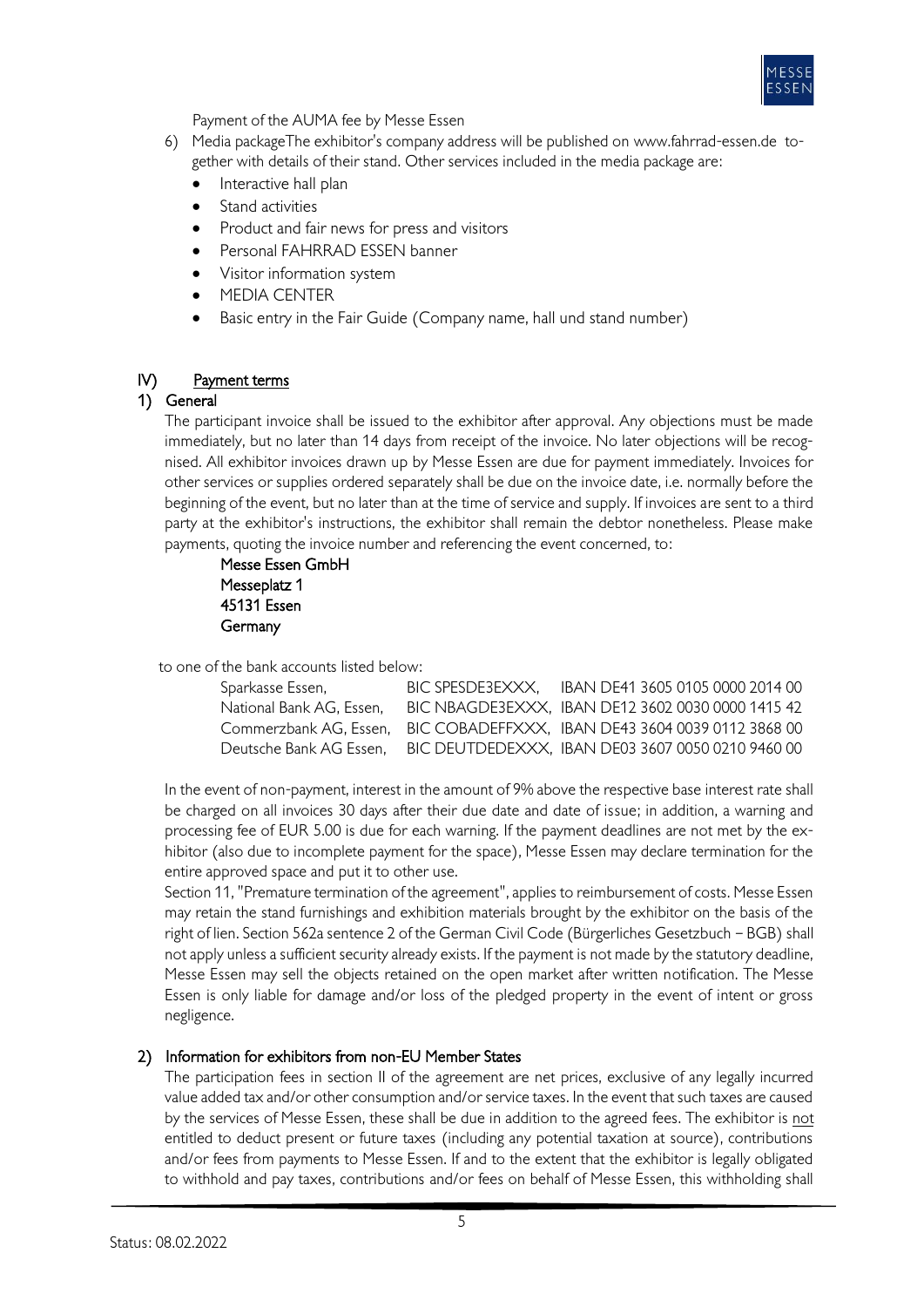

be borne by the exhibitor. The exhibitor guarantees the payment of the participation fees contractually agreed by the due date and shall pay the required contributions to the requesting authority at its own expense on behalf of Messe Essen by the legally stipulated deadline. The exhibitor shall forward the certificate of payment issued by the authority to Messe Essen within one week of receipt of the certificate.

## 3) Information for exhibitors from EU Member States and/or Third Countries

Sales tax (VAT) shall be paid according to the recipient location principle (reverse charge). Exceptions to this rule are entrance fees, catering services and energy bills, for which a sales tax rate of 19% is currently applicable.

## V) General contractual terms

## 1) Conclusion of an agreement

A basic package is ordered when the registration forms provided are filled in and submitted, including acknowledgement of these Terms and Conditions of Participation, the valid price lists and other guidelines.

The form must be filled in completely and bear a legally binding signature. Electronic registrations are only binding if they bear the name of the issuer and the qualified signature. The registration is binding regardless of confirmation and approval by Messe Essen. The exhibition contract between the exhibitor and Messe Essen shall come into effect at the point at which Messe Essen issues approval following the receipt of registration. If the content of the approval differs from the content of the registration, the agreement shall be concluded in accordance with the approval issued, unless the exhibitor objects in writing within two weeks. However, different hall assignments and failure to consider special requests or other special features do not entail a right of objection.

Messe Essen is entitled to revoke the agreement concluded by the confirmation and the approval also issued if it was issued on the basis of incorrect preconditions or information or the approval preconditions later cease to be met.

The registration deadline is 31.08.2022. Registrations received after this deadline shall be placed on the waiting list if the trade fair is overbooked.

## 2) Approval conditions

The event is open primarily to manufacturing companies, dealers and trading companies. As a general rule, only those exhibitors are approved whose products and services correspond to the event's offerings and fulfil the preconditions according to sentence 1. Messe Essen shall also decide on approval of an exhibitor on the basis of whether its exhibition programme matches the event's list of goods. Products that do not correspond to the event's list of goods may not be exhibited unless they are essential for the presentation and/or function of the actual exhibition object. No legal claim to approval exists unless entailed by law.

Exhibitors who have not met their financial obligations towards Messe Essen or have violated the Terms and Conditions of Participation, Technical Guidelines, general service-specific terms and conditions of business and supply, the site rules or legal regulations can be excluded from participation.

The exhibitor will be informed of his or her stand assignment when the approval is sent. If a change to the stand space is required at this point as a result of changes to the overall layout, the agreement concluded shall be modified in accordance with the approval, unless the exhibitor objects in writing within two weeks.

## 3) Placement of the exhibitor at the event

The exhibitor shall be placed by Messe Essen taking into account whether the registered exhibition items form part of a specific theme and/or particular focus of the exhibition. Stand requests do not entail any claim to assignment to this space. The submission of special space requests, which will be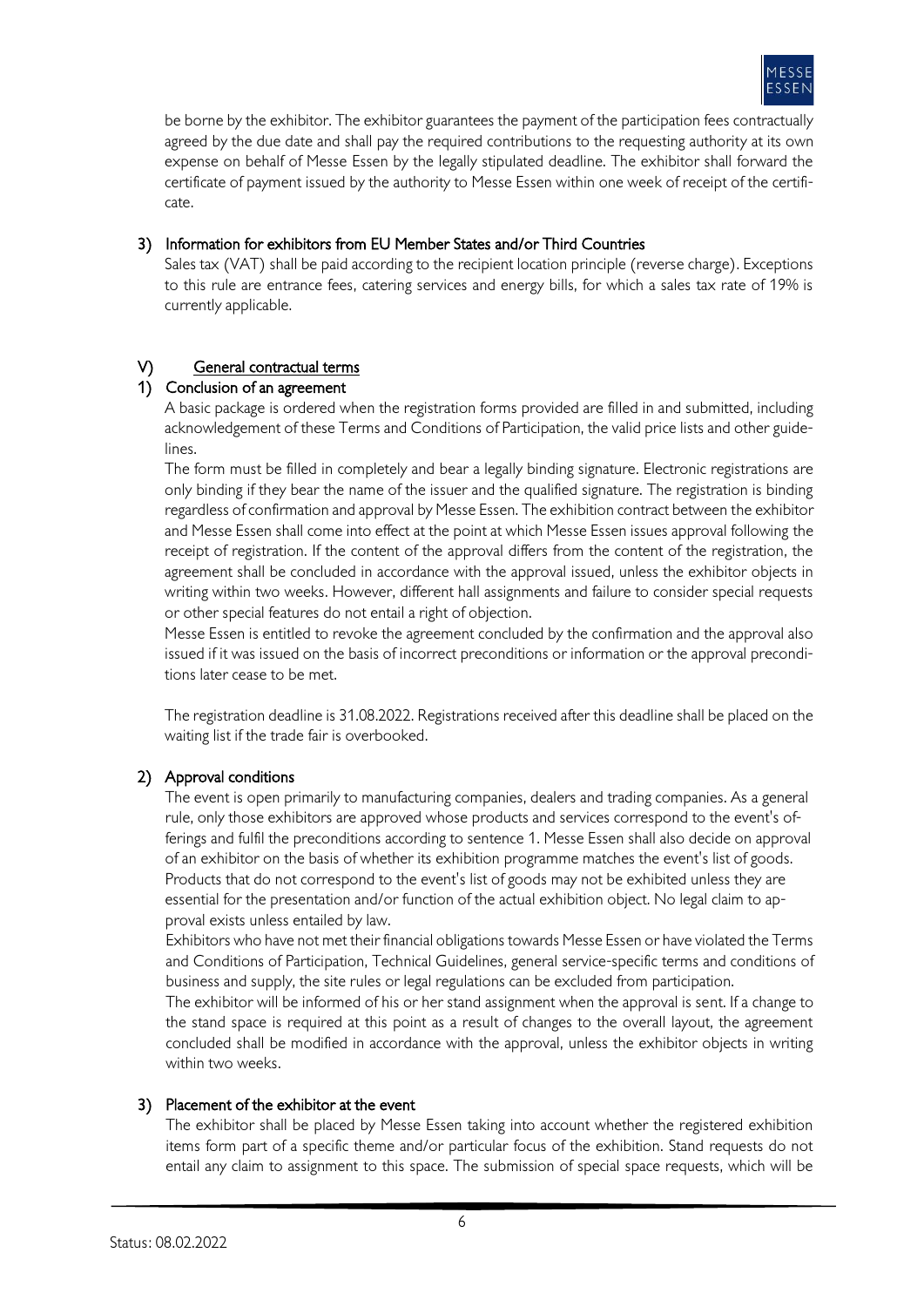

considered when possible, does not represent a condition of participation. There is no guarantee of exclusion of the competition.

Messe Essen also reserves the right to change the placement of the exhibitor after the fact and assign it a stand in another position different from the stand confirmation, to change the size of its exhibition space, to move or close entrances and exits to the trade fair site or the halls and to make other structural changes if it has a substantial interest in such measures due to special circumstances. In this case, the exhibitor shall be entitled to withdraw from the rental agreement in writing within two weeks of receipt of notification of such a change, if this change adversely and unreasonably affects its interests. If the space is unavailable for reasons for which Messe Essen is not at fault, the exhibitor is entitled to a replacement space of equivalent value or a refund of the participation fee. No claim to compensation for damages exists.

## 4) Duty to ensure public safety, stand design, stand operation, premature dismantling, sales regulations, product piracy and food information regulations

#### a) Duty to ensure public safety, stand safety

The exhibitor shall assume the duty to ensure public safety on the stand area allocated to them by Messe Essen. Exhibition stands, including furnishings and exhibits, as well as advertising media, must be set up in a sufficiently secure manner in order to ensure that public safety and order, especially as concerns life and health, are not endangered. The safety of the stand must be ensured during all stages of assembly and disassembly, and specifically for the construction, alteration and dismantling of the structure. The exhibitor is responsible for the structural safety of the stand and shall be obliged to provide proof of this where necessary.

Where there is a reasonable doubt as to the safety of a stand or of the public, Messe Essen reserves the right to inspect stand structures, exhibits, advertising materials and similar items from the point of view of structural and public safety, or to arrange for them to be inspected by a qualified specialist at the exhibitor's expense, even if an approval has previously been issued.

#### b) Stand design

The construction and design of the stand is the responsibility of the exhibitor. Stand construction is subject to Messe Essen's general regulations and Technical Guidelines. Messe Essen reserves the right to issue necessary directives (e.g., setting up stand partition walls or moving floor coverings).

If the exhibitor does not have its own stand construction system, the use of stand partition walls (back and side walls) is mandatory. Note that every exhibitor must order the back and side walls necessary for its stand. If the wall elements are not ordered and the stand space is surrounded by the stand neighbour's stand elements, the wall elements shall be invoiced according to the conditions named. If a ready-built stand or stand system with a built-in panel is not used, an external panel (30 cm in height) must be erected on all sides of the stand. The standard stand height is 2.50 m.

Messe Essen reserves the right to impose further conditions on stand design.

Stand partition walls, floors, hall walls, pillars, installation and fire safety equipment and other permanent hall fixtures may not have items attached to them with adhesive or nails, be painted, or be otherwise damaged. The exhibitor shall bear costs for damages and be charged for them. Any pillars or installation or fire safety equipment located in the stand area are part of the allocated stand space and must be accessible at all times. Full details of floor coverings and how they can be secured can be found in the Technical Guidelines.

The design and structure of the exhibition stand must be such that exhibits, advertising space and objects on display do not impede neighbouring companies. Each stand must be constructed, designed and operated in such a way that visitors can look into the stand from the corridor without having to enter the stand itself. This can be achieved with open entrances or passages or with built-in transparent glass or plexiglass front parts.

The intended stand design, including the labelling, must follow clearly from the drawing. If ceilings of any kind are installed, additional ceiling drawings and sectional views of ceilings, as well as an explanation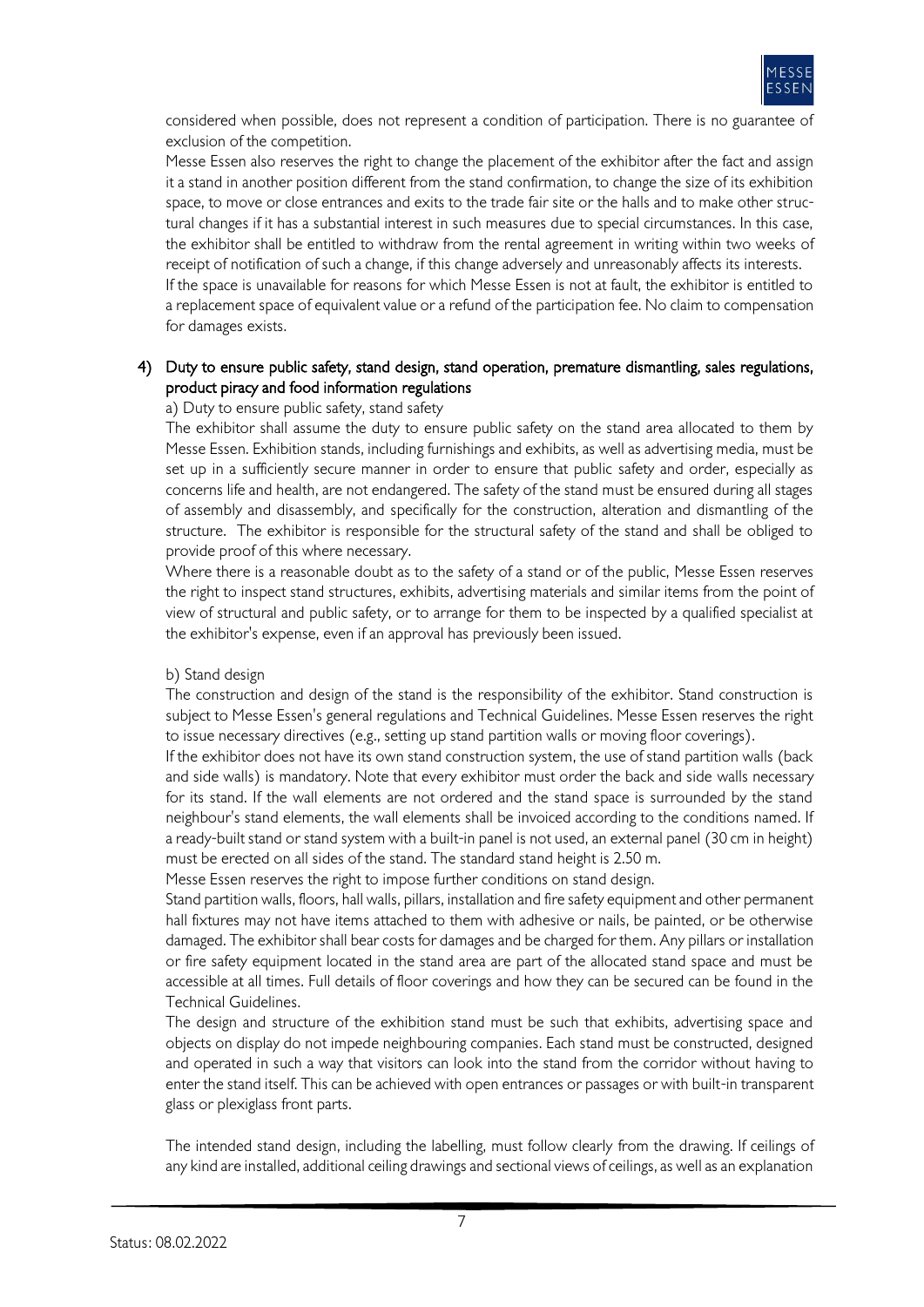

of the design, must be included in any case. Claims for damages, e.g. due to loss or damage to the blueprints, samples or documents submitted, are excluded, regardless of their legal basis.

#### c) Stand operation

During event opening hours, the stand must be staffed by sufficient personnel and remain accessible to visitors. Other stands may not be entered outside the daily trade fair hours without the permission of the stand proprietors. Legal regulations and administrative guidelines relating to the operation of the stand must be observed: Presentations may only be made in the stand space and must be done in such a way that no visual or acoustic nuisances to the neighbouring stands or obstructions in the stand or corridor spaces occur. In case of infringement, Messe Essen is entitled at its own discretion to prohibit presentations causing a nuisance or obstruction and terminate the agreement without notice in the event of repeated infringement. In this case the exhibitor releases Messe Essen from claims for damages asserted by other exhibitors due to disruptions.

#### d) Contractual penalty for premature dismantling

Stand dismantling may not begin until 6 p.m. on the last day of the trade fair, after the end of the exhibition. If this requirement is contravened or if the obligation to have a sufficient number of staff on the stand during the opening hours of the event is not met, Messe Essen has the right to charge a contractual penalty.

Messe Essen has the right to demand a contractual penalty from the (main) exhibitor in the event of the following activities:

- Non-staffing (premature departure from the stand) or having an insufficient number of staff on the stand during the event's opening hours, including for rented stands and regardless of whether any brochures and decorative materials remain.
- Premature entry of transportation into the halls with trolleys, push carts or other (rollable) devices or the bringing in of packing materials such as crates, cardboard boxes, pallets, etc.
- Premature dismantling of the stand: this includes the dismantling of the exhibition stand itself, but also the removal of stand fittings/decoration, exhibition materials, advertising materials and brochures and their transportation out of the hall.

Messe Essen has the right to charge the (main) exhibitor with the following contractual penalties:

- From the first to the penultimate day of the trade fair: 25% of the net invoice amount of the agreed stand rent, but a minimum of EUR 2,000.00 net;
- Up to 12 noon on the last day of the trade fair: 20% of the net invoice amount of the agreed stand rent, but a minimum of EUR 1,500.00 net;
- Up to 2 p.m. on the last day of the trade fair: 15% of the net invoice amount of the agreed stand rent, but a minimum of EUR 1,000.00 net;
- Up to 4 p.m. on the last day of the trade fair: 10% of the net invoice amount of the agreed stand rent, but a minimum of EUR 500.00 net;

Further claims of Messe Essen remain unaffected.

#### e) Sales regulations

Sales and consulting may only take place in the approved stand space. Any exhibitor may market only such goods and services as are listed in the registration. In particular, statutory regulations (specifically the obligation to display the total price pursuant to the German Price Information Directive – Preisangabenverordnung-) must be observed.

Only goods corresponding to the list of goods may be exhibited, except for objects that merely serve as furnishings or for illustration. Products and services not listed in the registration may not be exhibited or offered. Special statutory regulations must be observed in the Federal Republic of Germany for the sale and exhibition of certain products (pharmaceuticals, easily inflammable substances, objects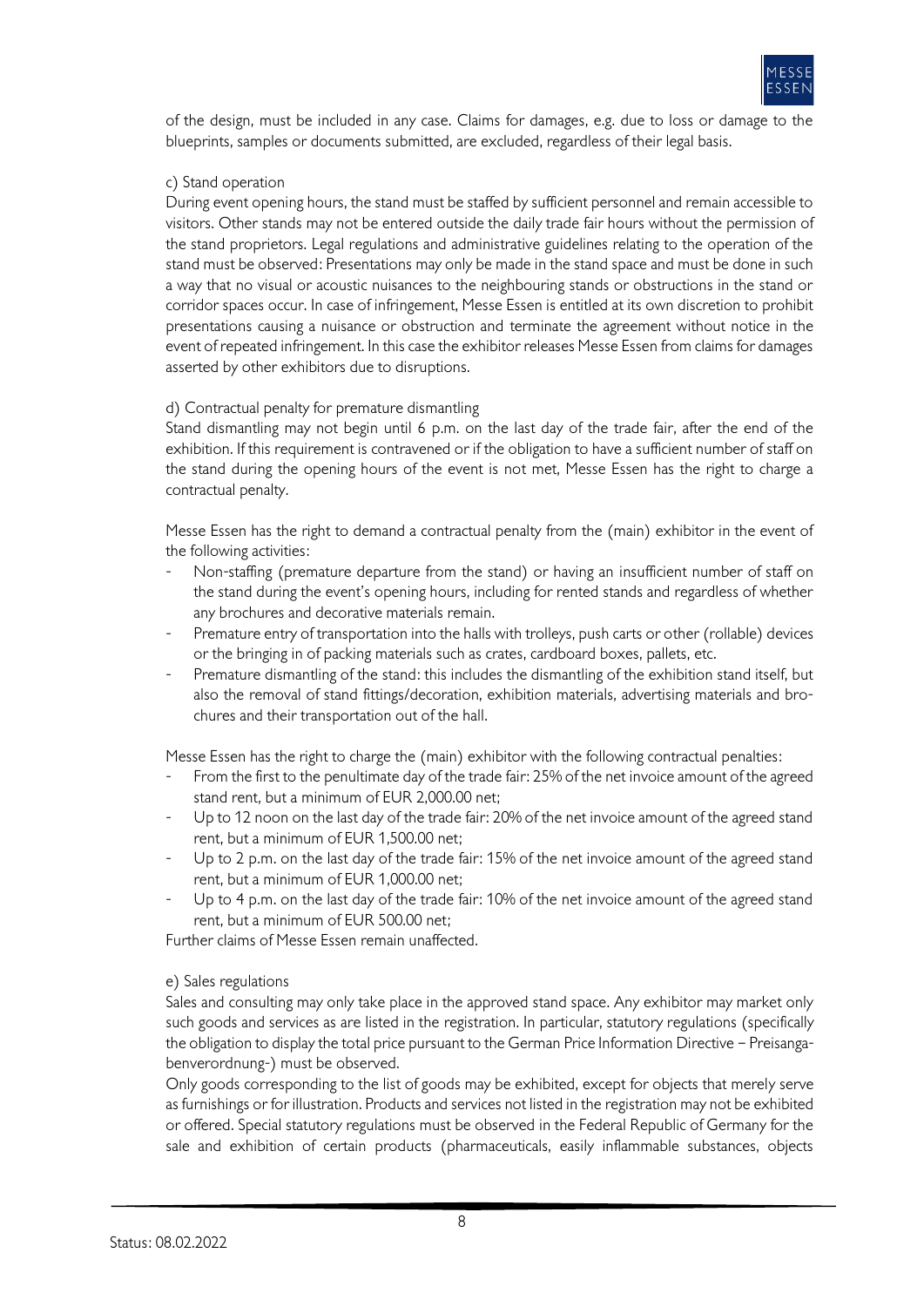

requiring approvals). It is up to the exhibitor to procure and obtain commercial or health and safety approvals. Exhibition materials may not be delivered or removed from the stand until after the end of the event.

We also refer to Point V, no. 2 of the General Terms & Conditions of Participation.

## f) Product piracy

Exhibiting items other than the items which have been registered for display at the exhibition is not permissible. Messe Essen is entitled to remove exhibits that do not correspond to the product group directory. Furthermore, Messe Essen is entitled to have exhibition objects removed from the stand if their display demonstrably contradicts the exhibition programme or antitrust principles or intellectual property rights.

The protection of inventions, samples and brands at trade fairs is based on the statutory regulations valid in Germany. No special trade fair protection exists. On the other hand, there is also no release from German regulations and the intellectual property rights of third parties that exist here. Patent applications should be submitted to the responsible patent office before the start of the trade fair.

Six-month protection from the start of the exhibition on the basis of the Law Concerning the Protection of Samples at Exhibitions of 18 March 1904 (Gesetz betreffend den Schutz von Mustern auf Ausstellungen) and the Trademark Reform Act of 25 October 1994 only applies if the Federal Miniter of Justice has published a corresponding announcement in the Federal Law Gazette for a particlar exhibition (exhibition protection).

In the event of demonstrable infringement of intellectual property rights (a judicial decision) by an exhibitor, Messe Essen is also entitled, but not obligated, to exclude the exhibitor from the event in progress and/or future events.

The exhibitor makes a binding and irrevocable declaration that it has created the products it exhibits itself or that they are permissible copies or imitations of other vendors or other third parties.

### g) Food information regulation

The contractual partner is required to take note of their obligations in relation to food stipulated in the Food Information Regulation (Regulation (EU) Number 1169/2011 FIR).

## 5) Co-exhibitors, other companies involved

Without the approval of Messe Essen, it is not permitted to surrender, exchange or otherwise transfer a rented stand or parts thereof to third parties for a fee or without payment; advertising for companies not named in the approval is not allowed at the stand.

The use of the stand space by multiple companies is only permissible if all companies represented there besides the exhibitor with whom the rental Agreement was concluded (main exhibitor) have additionally been registered with Messe Essen in writing as co-exhibitors and approved by Messe Essen. Companies represented with their own staff and exhibition material at the stand space rented by the main exhibitor must be registered as co-exhibitors. They are considered co-exhibitors even if they have close commercial or organisational ties to the main exhibitor. The approval of co-exhibitors is also based on the criteria of these Terms and Conditions of Participation.

For R+C 2023 the co-exhibitor fee is omitted. Only the media fee of EUR 139.00 for each co-exhibitor will be calculated.

The main exhibitor shall be charged the costs associated with participation. These Terms and Conditions of Participation also apply to the co-exhibitors insofar as they apply. The exhibitor must also make this company aware of the Terms and Conditions of Participation and the supplemental provisions to it and have the company acknowledge the obligations arising for it towards Messe Essen. Messe Essen reserves the right to contact co-exhibitors directly or via authorised third parties.

If the exhibitor fails to register co-exhibitors or makes incomplete or false statements in its registration, Messe Essen is also entitled to charge the participation costs subsequently according to its own findings as if proper registration had occurred. Furthermore, Messe Essen reserves the right to terminate the agreement with the main exhibitor without notice and to have the stand cleared at the main exhibitor's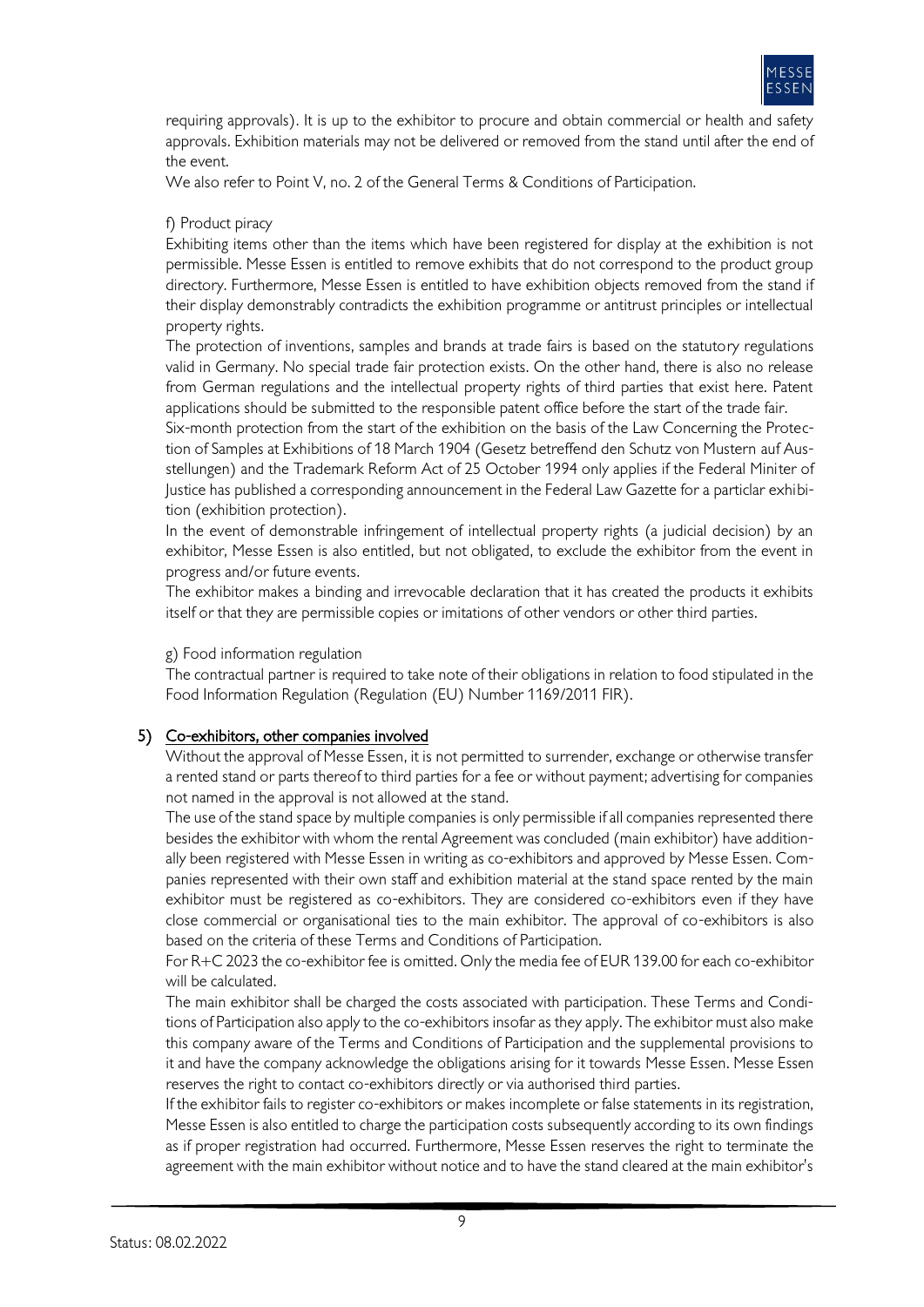

expense. In this regard, the exhibitor waives the right of unlawful interference; it is not entitled to claims for damages.

If multiple firms wish to hire a trade fair stand jointly (joint main exhibitors), they are obligated to fill the stand with their own samples and staff it with their own personnel. Joint main exhibitors are liable for the participation costs and the services used as a joint debtor.

If a third party works on the setup of the trade fair stand or otherwise to organise the exhibitor's trade fair participation, the exhibitor may authorise this third party in writing, indicating the representative's address, to order legally binding services or make other declarations for the exhibitor and any coexhibitors in connection with the trade fair participation. All further event documents (stand configuration, Technical Guidelines, etc.) shall be sent to this company designated the authorised representative for use for the exhibitor.

## 6) Payment terms, advance payment

#### a) Payment terms

All prices are stated exclusive of the statutory sales tax (VAT).

Participation costs incurred on the basis of the price list included in section II shall be due for payment immediately.

These participation costs shall be invoiced separately as per section IV.1. Prior and complete payment of the costs by the given payment deadlines is a precondition for use of the assigned exhibition space, for media entry and for issue of the exhibitor ID.

If it is necessary to reissue the invoice through no fault of Messe Essen, Messe Essen shall charge a processing fee of EUR 20.00 (in words: euros twenty) for this.

If the deadline is missed, the payment is subject to interest in the amount of 9% over the base interest rate as per section 288 II, 247 of the German Civil Code (Bürgerliches Gesetzbuch - BGB) from the due date. In addition, a warning and processing fee of EUR 5.00 (in words: euros five) shall be charged for each warning. If the payment deadlines are missed, Messe Essen is entitled to withdraw from the Agreement or make other use of the stand space.

## b) Advance payment

For services (e.g. advertising material, electricity, water, telephone) that the exhibitor can make use of as part of its trade fair participation, a flat-rate advance payment (see section II) shall be charged regardless of the actual scope of the services ordered and shall be offset against the service bill no later than six weeks after the end of the event. The exhibitor is not entitled to interest on the advance service payment.

The advance payment for supplementary fees will be billed separately at the same time as the participation costs, and will similarly be due for payment immediately. If the advance payment for service charges is not made or is not made in full by the deadline agreed with the exhibitor, then Messe Essen has the right to refuse the exhibitor access to the trade fair site.

If the procurement of services of Messe Essen is delegated to third parties (e.g., stand builders), the exhibitor must already ensure the payment of the service costs in advance and document it; otherwise services are only provided third parties in exchange for immediate payment (in cash or per credit card).

Joint main exhibitors, as well as exhibitors and co-exhibitors, are liable as the joint debtor towards Messe Essen for the obligations arising from this rental agreement and from ordering services.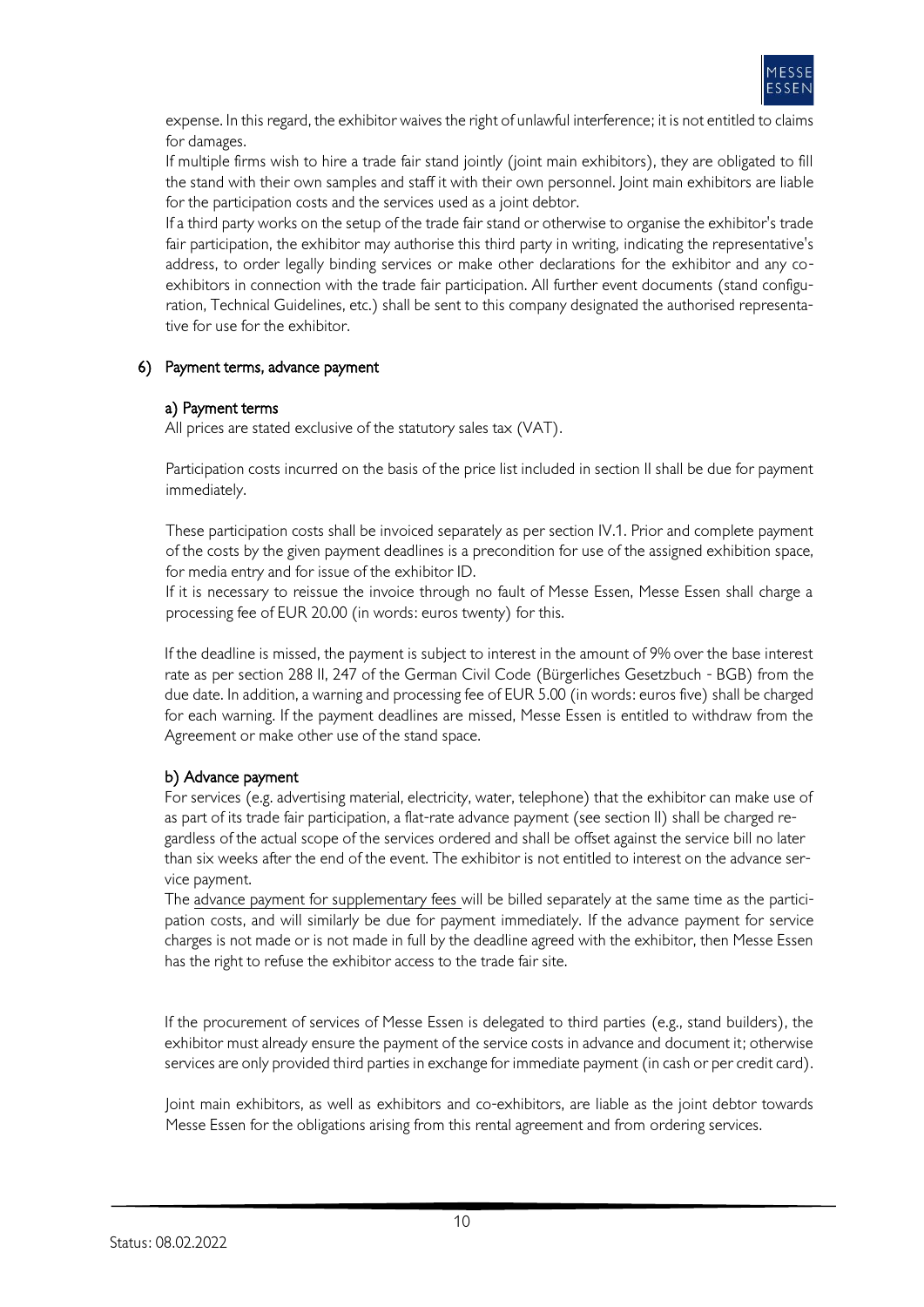

## 7) Reserved rights, force majeure, cancellation and moving

Messe Essen is entitled to refrain from carrying out the event under equitable discretion and with due consideration of the justified interests of the exhibitors if its commercial viability does not appear secure. The event may be cancelled or postponed up to six weeks prior to the first day of the event. Cancellation annuls the contracting parties' reciprocal performance obligations; cancellation does not entail any claims for refund of expenses already incurred or compensation for damages. However, insofar as it is responsible for the cancellation, Messe Essen shall refund any payments already made to it by the exhibitor for services that had not yet been performed at the time of cancellation. In the event of complete or partial relocation or shortening, the agreement shall be considered as concluded for the modified duration unless the exhibitor objects in writing by a deadline of two weeks from notification of the change. The agreed prices shall not be reduced. All services shall be performed within the scope of the available capacities.

In the event of force majeure (for example, industrial action, official closure, epidemic) and therefore compelling grounds that are no fault of Messe Essen, Messe Essen is entitled, taking into account the justified interests of the exhibitors, to postpone, shorten, extend or in some cases, either wholly or partially, close or cancel the event. In the event of a complete or partial rescheduling or a shortening, the contract shall apply to have been concluded for the modified duration, unless the exhibitor objects in writing within a period of two weeks after notification of the change. The originally agreed prices remain in place, there will be no reduction. The fulfillment of all services is carried out within the existing capacities. In particular, exhibitors are not entitled to withdraw from the contract, terminate the contract or reduce the participation fee.

## 8) Exclusion of liability

Messe Essen assumes no duty of care for the exhibition materials and stand equipment, but, as part of the service offerings of the event, does offer the option of concluding an exhibition insurance master agreement against insurable risks such as fire, theft, qualified theft, breakage or leakage, and water damage and damage due to transport to and from the location, by means of which the exhibitor can insure itself against any damage arising in the course of the event. A specific form for this purpose is available on www.fahrrad-essen.de . Damage must be reported in writing to the police and the insurance broker; in the event of theft, qualified theft or fire, the police and exhibition management must be informed within 24 hours. Compensation for damages is excluded if delayed reporting of damages by the exhibitor causes Messe Essen's insurance to refuse to cover the damage.

Apart from that, Messe Essen is liable according to statutory regulations insofar as the exhibitor asserts claims for damages based on intent or gross negligence, including the intent or gross negligence of its representatives or ancillary agents. Unless Messe Essen is accused of intentional breach of contract or in the event of culpable violation of essential contractual obligations by Messe Essen, liability for damages is limited to foreseeable damages. Liability for culpable fatal injury, bodily injury or injury to health remains unaffected.

The liability of Messe Essen shall be excluded unless stated to contrary above. This applies regardless of the legal nature of the asserted claim, in particular also to claims for damages arising from culpa in contrahendo, due to other violation of obligations or due to claims in tort for material damages or other financial losses as per section 823 I and II of the German Civil Code (Bürgerliches Gesetzbuch – BGB). A claim to rent reduction only exists if remediation of defects of the rental object has failed or the Messe Essen has made no attempt to remedy the defects despite an appropriate additional deadline. The liability provisions above apply correspondingly to all services performed by Messe Essen in connection with the exhibitor's participation in the event.

Messe Essen has obtained liability insurance with appropriate coverage limits for the legal liability. The General Terms and Conditions of Liability Insurance (Allgemeine Versicherungsbedingungen für die Haftpflichtversicherung – AHB) apply. The insurance exclusively covers damages to third parties.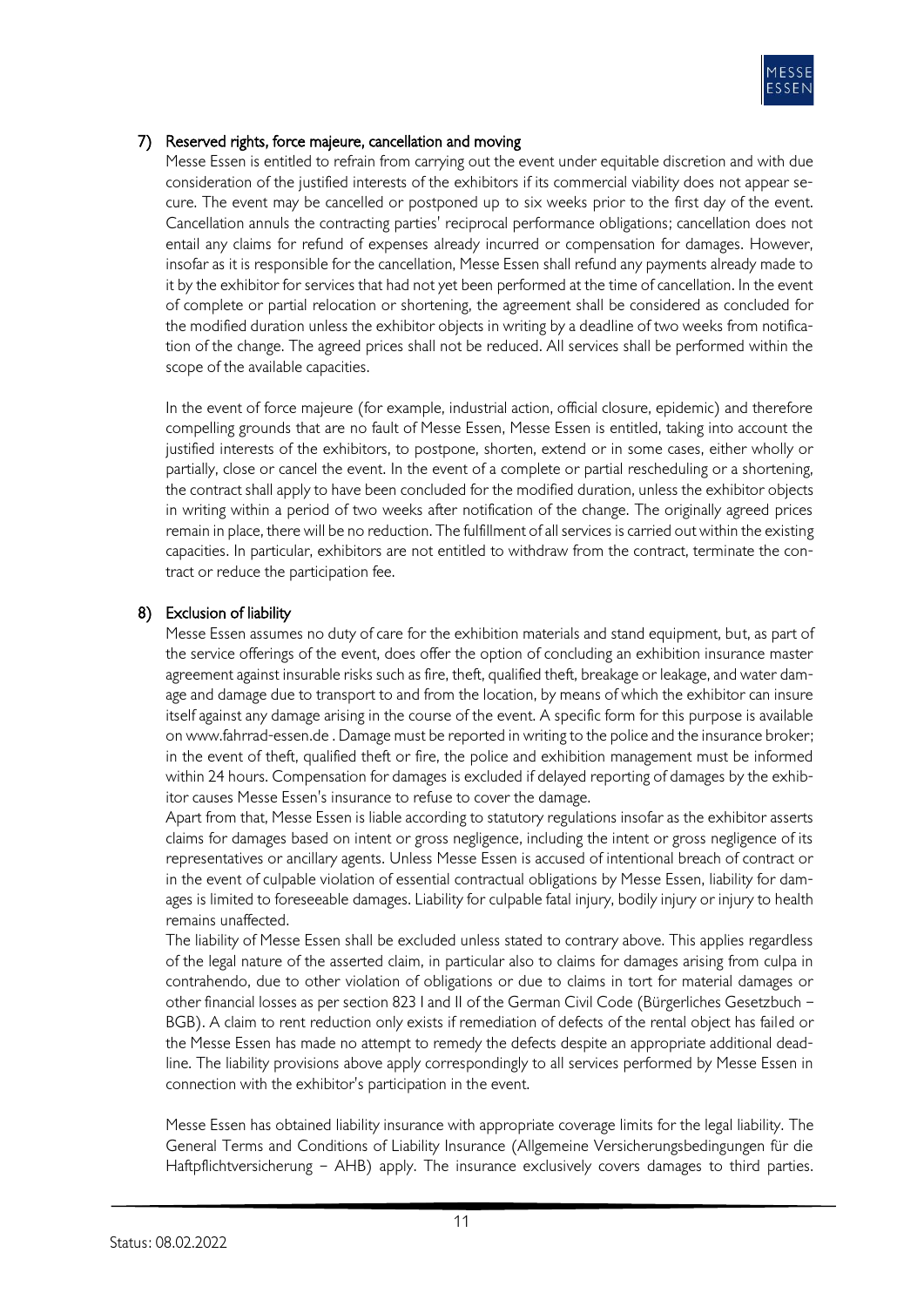

Furthermore, the insurance does not extend to trade fair restaurants and special events not put on by Messe Essen.

The exhibitor must ensure sufficient insurance coverage for its own liability. The exhibitor is liable for damages of third parties arising during activities for the exhibitor as for its own culpability.

## 9) Catalogue

Messe Essen shall publish a catalogue for the event. Messe Essen, or a third party acting on its behalf, shall provide the exhibitor with comprehensive information on entry and insertion options in a timely manner. Messe Essen shall also publish the exhibitors online. Claims for damages for erroneous, incomplete or missing entries are excluded. The exhibitor is responsible for the content of the entries and any resulting damages.

## 10) Advertising

Exhibits, printed material or advertising material of any kind may only be exhibited within the hired stand for the exhibitor's own company, but not distributed in the hall corridors or elsewhere at the trade fair site. For information regarding outdoor advertising and sponsorship activities of all kinds, please refer to Messe Essen's range of available services. Carrying or driving advertising media around, insofar as this is not covered by the service offerings of Messe Essen, and distributing printed material and samples outside the stand is expressly prohibited, as is approaching and surveying visitors outside of the stand.

Only trade fair related advertising activities of the exhibitor that do not violate applicable law, especially the Unfair Competition Act (Gesetz gegen den Unlauteren Wettbewerb), or common decency are permitted. Political advertising and political statements are prohibited unless the political statement falls within the scope of the event.

In the event that any advertising or statements disturb public order or the proper running of the event, Messe Essen shall be entitled, but not obliged, to demand that such activity cease and that the cause of the disturbance be removed. If this demand is not met, Messe Essen is entitled to extraordinary termination for cause. Messe Essen is also entitled to seize the disruptive material for the duration of the event. The exhibitor must bear the costs of removal of the advertising material used or installed without authorisation.

The same applies to advertising material that could give rise to complaints, as well as to advertising activities carried out without authorisation.

Details on approval of visual, moving or acoustic advertising material and product presentations (e.g. with a loudspeaker or film or video performance) can be found in section 4.7.7 of the Technical Guidelines.

Fee-based permits for musical reproductions of any kind must be obtained by the exhibitor from Gema. All rate overviews can be found at [www.gema.de/messen.](http://www.gema.de/messen) Copyright regulations must be observed.

## 11) Premature termination of the agreement

Should a full or partial withdrawal from participation in the fair, or a termination of the agreement, be declared at the instigation of the exhibitor following binding registration or successful conclusion of an agreement, without significant grounds and without the express approval of Messe Essen for this declaration, the exhibitor shall be under continued obligation to pay the full amount of the participation fee regardless.

If Messe Essen approves the termination or withdrawal, and in cases of withdrawal or termination on relevant grounds, a flat-rate compensation fee (flat-rate fee for damages) amounting to 25% net of the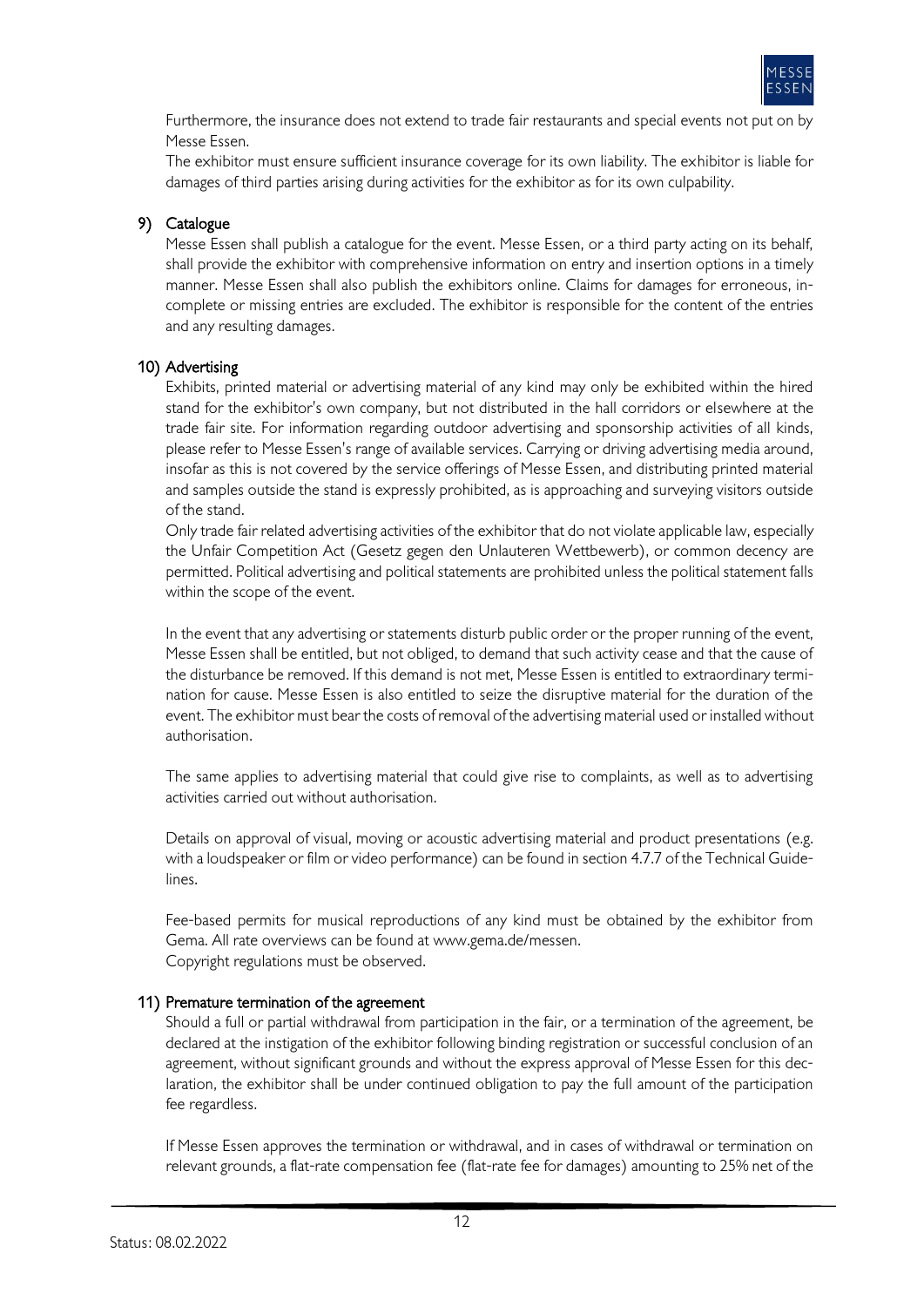

cost of participation must be paid in order, among other things, to cover administrative expenses associated with re-letting the exhibition space. If the exhibitor demonstrates that no damages have arisen for Messe Essen through the withdrawal or termination, or only damages significantly lower than the flat-rate damage fee, it shall provide correspondingly reduced compensation. Messe Essen is under no obligation to agree to the termination of or withdrawal from the agreement by an exhibitor.

In the event of withdrawal or termination of the agreement, the main exhibitor shall also be charged the current advance purchase price for the professional visitor tickets it ordered and redeemed, regardless of when the cancellation was received by Messe Essen. The same applies to the professional visitor tickets requested and redeemed by its co-exhibitors, who shall also be charged the advance purchase price in the event of withdrawal or termination of the main exhibitor.

Without prejudice to the right to assert further claims for damages and other claims, Messe Essen is authorised to withdraw from the exhibition agreement and any agreements on services or to terminate them without notice if the exhibitor fails to meet obligations arising from the exhibition agreement, the Terms and Conditions of Participation or the supplementary provisions after a subsequent deadline is set. Messe Essen also has this right if the exhibitor does not meet or no longer meets the preconditions for concluding an agreement, in particular if the exhibitor has changed its production programme to a degree that it can no longer be assigned to the trade fair's product directory. The same applies if the exhibitor ceases payment or a judicial insolvency proceeding or a corresponding proceeding according to the legal system of its country of origin has been applied for, or if the exhibitor's company is in liquidation.

In the event of termination of a stand rental agreement for one of the reasons listed, Messe Essen shall similarly be entitled to flat-rate damages amounting to 25% net of the participation fee. If the exhibitor demonstrates that Messe Essen has not suffered any damages as a result of the withdrawal or termination, or has only suffered damages significantly lower than the flat-rate damage fee, it shall provide correspondingly reduced compensation.

In the event of extraordinary termination by Messe Essen due to culpable breach of contract (e.g. unauthorised transfer of stand space, breaches of intellectual property law, failure to carry out cleaning, dishonest advertising, failure to vacate by the deadline, illegal stand construction), Messe Essen shall be entitled to demand a contractual penalty of up to EUR 10,000.00, with the amount to be determined on an individual basis at its discretion and, in the event of a legal dispute, to be reviewed by the responsible Regional Court (Landgericht). If a claim for damages also arises from the contractual breach, the contractual penalty shall be credited against the claim for damages. This shall not affect Messe Essen's right to assert any further claims.

## 12) Photography and other image capture

Commercial image capture of any kind, especially photography and filming, are only permitted on the event site for persons approved to do so by Messe Essen with a valid ID issued by Messe Essen. Stand photography that is to take place outside of the daily opening hours and needs special lighting requires approval of Messe Essen. The costs incurred shall be borne by the exhibitor if not covered by the photographer.

Messe Essen and, with its approval, representatives of the press and television, are authorised to arrange for photographs, illustrations and film and video recordings to be made of activities at the event, of the exhibition installations and stands and of exhibited objects, and to use them free of charge in advertising or press releases, provided the exhibitor does not object to this.

All persons entering or spending time on Messe Essen premises are hereby informed that photography and film or video recordings may take place there. By entering the Messe Essen premises these persons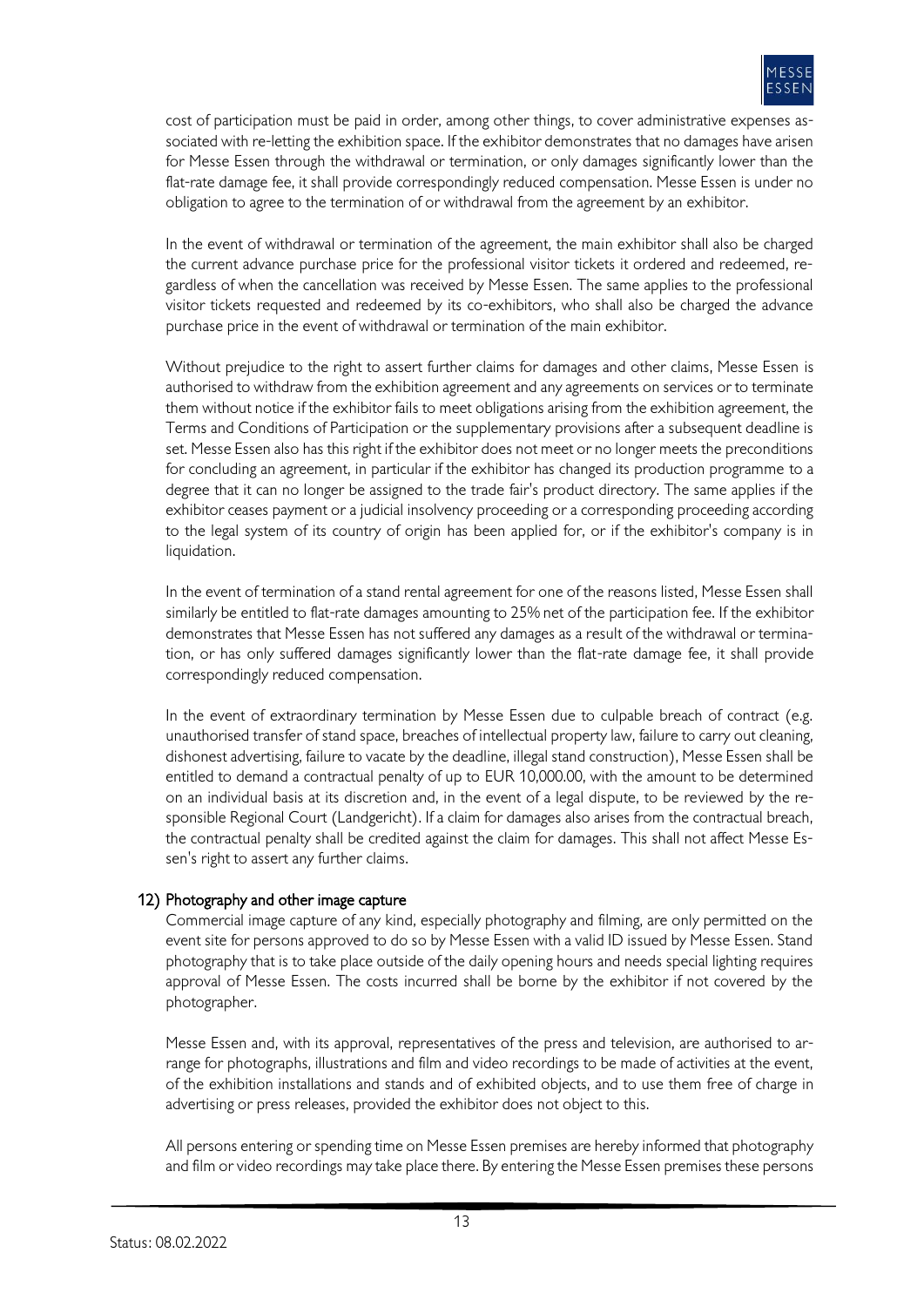

agree that recordings of them, including portrait pictures, may be used in the context of reporting on the fair / exhibition concerned, on television as well as in privately produced films, in the print and online media, and in particular on websites, social networks and video platforms, unless they explicitly object to such use before entering Messe Essen premises.

## 13) Waste disposal, cleaning and surveillance

a) Section 6.1.1. of the Technical Guidelines informs the exhibitor of the waste disposal facilities available on the exhibition centre premises. The exhibitor is obligated to delegate disposal, subject to fees, to Messe Essen. If, after vacating the stand space, the exhibitor leaves behind rubbish or other objects, Messe Essen is entitled to have these removed and destroyed at the exhibitor's expense.

b) Messe Essen shall provide for cleaning of the grounds, the halls and the corridors. The exhibitor is responsible for cleaning of the stands, which must be completed daily before the event begins. In this regard the exhibitor also has the option of delegating cleaning, subject to fees, to Messe Essen or companies approved by Messe Essen. If cleaning personnel are employed, their activities shall be restricted to a one hour period before the event opens to the public and one hour following the closure of the event each day.

c) Messe Essen shall provide general surveillance of the trade fair halls and adjacent open spaces for the duration of the trade fair. General supervision is provided during set-up and dismantling times. Messe Essen is entitled to take the steps necessary for monitoring and surveillance. General surveillance does not cover monitoring of the exhibitor's property. The general surveillance handled by Messe Essen does not limit the exclusion of liability for personal injury and material damage in particular.

The exhibitor itself must organise security for the exhibitor's property; the security can only be handled by security firms hired by Messe Essen. Valuable and easily removed items should be locked up by exhibitors, especially at night.

## 14) Supplementary provisions

The site rules, the product group directory and the Technical Guidelines, as well as other provisions the exhibitor receives before the beginning of the trade fair, are integral components of the rental agreement.

During the event the exhibitor shall be subject to the domiciliary rights of the exhibition company at all times while on Messe Essen premises.

Messe Essen is entitled to remove objects not removed by the dismantling deadline at the exhibitor's expense. Storage of these objects is not required; they may be disposed of.

Messe Essen is solely responsible for the general heating, cooling, ventilation and lighting of the halls. All installations may only be performed by Messe Essen or third parties authorised by it. Within a stand, installations may also be performed by other specialist firms, which must be designated to Messe Essen in advance upon request. Messe Essen is entitled but not obligated to inspect the installations.

The exhibitor is liable for damages caused by its own installations. The exhibitor is also liable for all damage arising from uncontrolled consumption of energy. Messe Essen is only responsible for losses and damage arising due to disruption of the energy supply in accordance with section 6 of the General Conditions of Electricity Supply (AVBElt), section 18 of the Low Voltage Connection Act (NAV) and section 6 of the General Conditions of Water Supply (AVBWasserV).

Smoking in closed rooms within the exhibition grounds is forbidden at all times.

## 15) Final provisions

All claims of the exhibitor against Messe Essen must be asserted in writing. They shall expire within 12 months from the end of the year in which they arose. Arrangements deviating from these conditions must be made in writing.